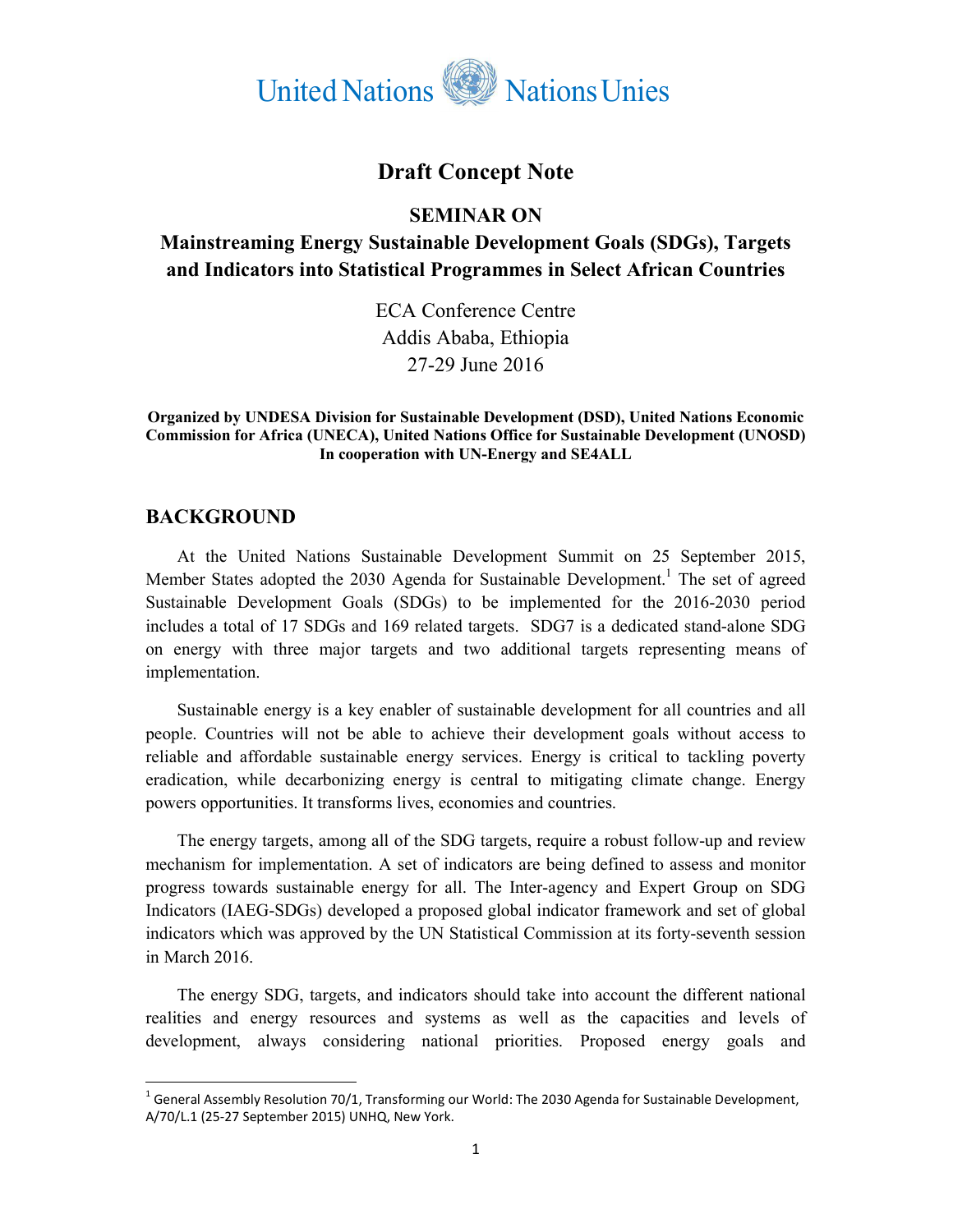# United Nations NationsUnies

corresponding targets at the national level need to address and incorporate in an integrated way the economic, social and environmental dimensions of sustainable development and their linkages.

The major initiative of the United Nations Secretary General on "Sustainable Energy for All" (SE4ALL) in cooperation with the World Bank, the International Energy Agency and UN agencies including UNDESA, has developed the "Global Tracking Framework" for energy in which issues related to energy statistics, goals, targets, and indicators are being assessed.2 The UN Statistics Division and the Division for Sustainable Development of UNDESA and others were also involved in efforts to define energy indicators and statistics for sustainable development. It is now necessary to start developing the specific national programmes on energy goals, targets and indicators based on the priorities for each country for the implementation phase of the 2030 Agenda.

The Division for Sustainable Development of UNDESA in the past has lead research efforts in the elaboration of methodologies and guidelines for the formulation of "Energy Indicators for Sustainable Development."<sup>3</sup> These efforts included implementation, testing and assessment of sets of energy indicators in 7 countries.<sup>4</sup>

#### **OBJECTIVES**

l,

The objectives of this seminar, with the major focus on Africa, will: (i) address the global energy SDG and targets, and current efforts on energy statistics and indicators by different organizations within the context of the SDGs effort, (ii) assess the needs for adapting global energy SDGs, targets and indicators into national circumstances; and (iii) discuss plans of actions for improving national programmes to incorporate energy SDGs, targets and indicators.

At the conclusion of this seminar, it is anticipated that the African participants will have: (i) enhanced knowledge of global efforts on the definition of energy statistics, indicators, targets and goals; (ii) enhanced understanding of the issues and challenges posed by adapting and implementing energy SDGs, targets and indicators into national circumstances and priorities; and (iii) enhanced knowledge of the needs to modify current programmes to incorporate the new energy SDG and corresponding targets and indicators into national statistical programmes.

<sup>2</sup> WB/IEA, *Global Tracking Framework*, Sustainable Energy for All, 2015 update.

<sup>3</sup> IAEA/UNDESA/UEA/Eurostat/EEA, *Energy Indicators for Sustainable Development: Guidelines and Methodologies*, Vienna, 2005.

<sup>4</sup> UNDESA/IAEA, *Energy Indicators for Sustainable Development: Country Studies on Brazil, Cuba, Lithuania, Mexico, Russian Federation, Slovakia and Thailand*, New York, 2007.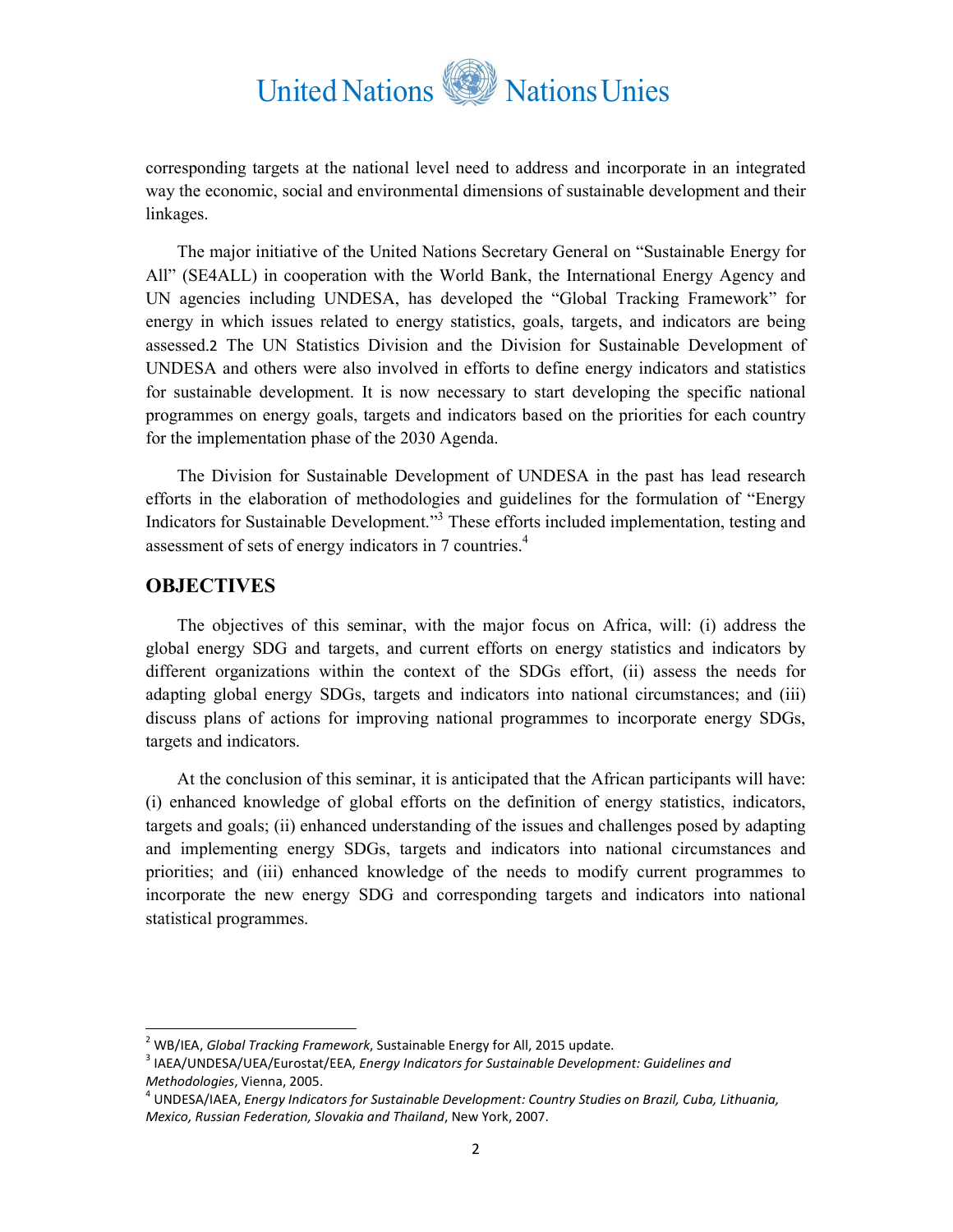

## **MEETING LANGUAGE**

This event will be conducted in English. Unfortunately due to financial limitations simultaneous interpretation into other official UN languages will not be possible.

## **LOCATION AND TIME**

The event will be held at the United Nations Economic Commission for Africa (ECA) Conference Center in Addis Ababa, Ethiopia. The provisional dates are 27 to 29 June 2016. The event will be held over  $2 \frac{1}{2}$  days.

## **PARTICIPANTS**

Participants will include representatives from public organizations (preferably from energy and statistical offices and ministries) and relevant policy makers involved in the research, development, management and implementation of energy statistics and related programmes in select African countries. The seminar will also include expert inputs from UN Statistics Division, IEA, SE4ALL, World Bank, African Union Commission, ECA, African Development Bank and other international organizations.

## **FOR INFORMATION**

For more information about this workshop, please contact:

**Mr. Ivan VERA**  UN-Energy Secretary Officer in Charge Water, Energy, and Capacity Development Branch Division for Sustainable Development Department of Economic and Social Affairs United Nations Room S-2673, UN Secretariat Building New York, NY 10017, USA E-Mail: vera@un.org

#### **Mr. Mongameli MEHLWANA**

Economic Officer Industrialization and Infrastructure Section Regional Integration and Trade Division United Nations Economic Commission for Africa P.O. Box 3005 ADDIS ABABA Ethiopia Tel: +251 11 544 3802 Fax: +251 11 515 3005 E mail: mmehlwana@uneca.org Website: http://www.uneca.org